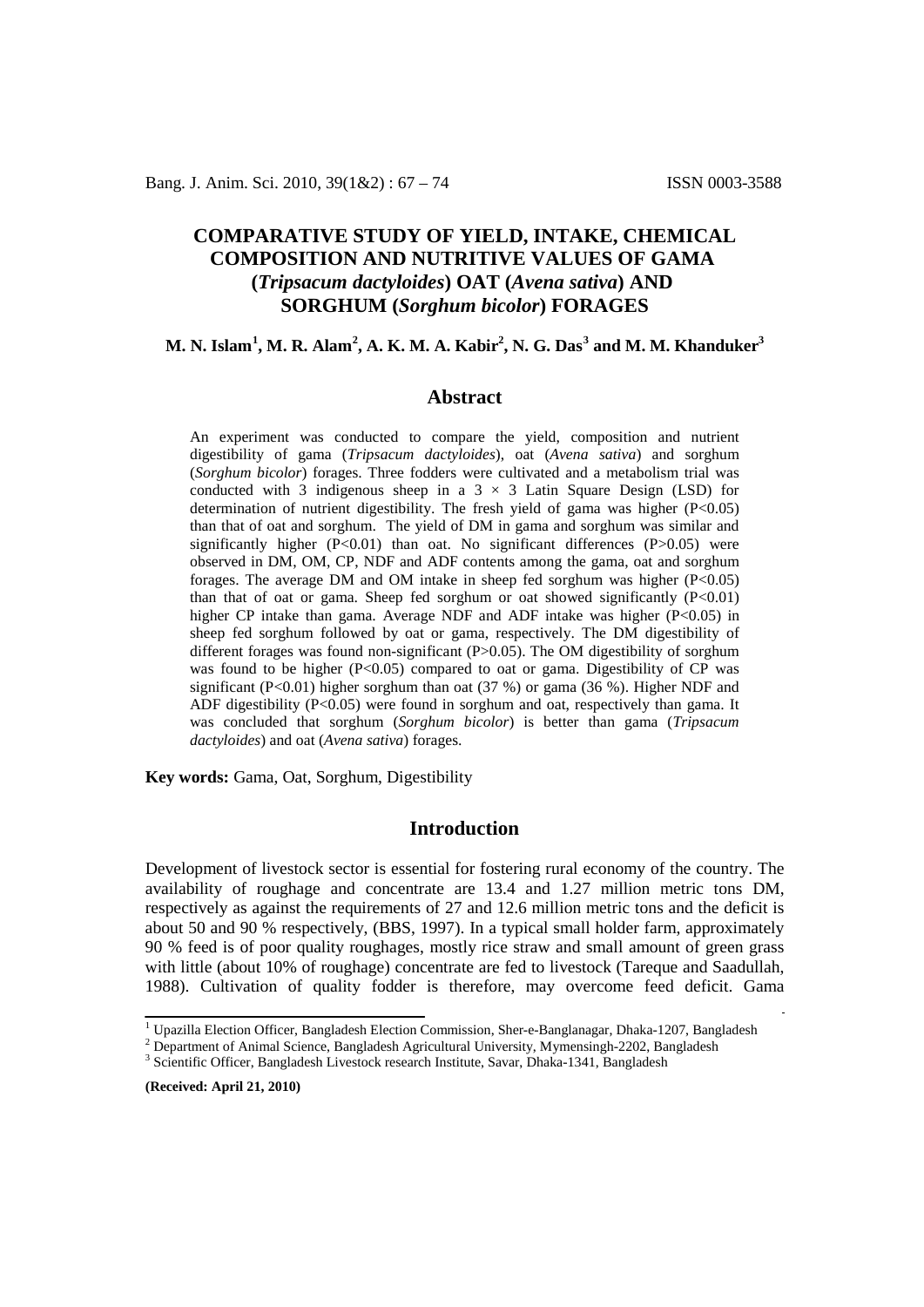(*Tripsacum dactyloides*), oat (*Avena sativa*) and sorghum (*Sorghum bicolor*) forages have potential to grow well in tropical country like Bangladesh. Gama is sub-tropical bunch type perennial grass with potential for high biomass production (Waller and Lewis, 1979). Oat is a seasonal fodder potential to grow if cultivated with adequate irrigation and abstraction when necessary. Sorghum is drought and salinity tolerant (House, 1985) and hence it can also be a potential fodder in Bangladesh. Therefore, the present study was undertaken to investigate the yield, intake, nutritional composition and digestibility of gama, oat and sorghum forages.

# **Materials and Methods**

The experiment was carried out in the Goat and Sheep Farm, Department of Animal science, Bangladesh Agricultural University, Mymensingh-2202 during the period from February to July, 2007. A total of 270 sq meter land was prepared and divided in to 9 plots. Three fodder species viz, gama (*Tripsacum dactyloides*), oat (*Avena sativa*) and sorghum (*Sorghum bicolor*) were assigned in to 9 plots in Completely Randomized Design (CRD). Cow dung (2,000 kg/ha) was applied during land preparation. The seeds of fodder species were collected from Central Cattle Breeding and Dairy Farm (CCBDF), Savar, Dhaka and sown by broadcasting method at the rate of 30 kg/ha for each forage. Nitrogen fertilizer in the form of urea was applied 5 weeks after sowing at the rate of 75 kg/ ha. Harvesting of forages was done after 67 days of sowing and harvested grass and weighted individually just after harvesting in order to get fresh yield. Representative samples of forages were collected and frozen until freeze dried for determination of composition.

Three adult indigenous sheep (aged approximately 22 months with an average live weight of 17.00 kg  $(\pm 0.65)$  were selected and kept in individual metabolic crates having facilities for individual feeding, watering and ventilation throughout the experiment. A  $3 \times 3$  Latin Square Design (LSD) was used and 3 sheep and three forages viz, fresh gama  $(F_1)$ , oat  $(F_2)$  and sorghum  $(F_3)$  constituted the experimental treatments, respectively. The feeds were offered *ad libitum* for 14 followed by 7 days collection periods.

Forages were harvested daily from the field in the morning, chopped in to 5-6 cm and offered to one of the assigned sheep at 8:30 and 15:30 hours. Feed refused daily by individual sheep was collected and weighted in the morning before next meal. The treatment was repeated three times to different sheep. Fresh water was available all the time. Daily feed intake was estimated after subtracting the feeds refused from the supplied on the previous day. Samples of refused feed were collected, mixed thoroughly, weighted, sub-sampled and immediately frozen until freeze dried. Total feces voided by each sheep in every 24 hours was weighted and recorded at 7:30 AM and 10 % of well mixed feces were collected and packed in to polythene bags and kept until freeze dried.

Representative samples of fresh feed, faeces and refusals were freeze dried for 3 days in a freeze dry system (Free zone® 4.5 liter Benechtop; LAB CONCO, Model 77500) and were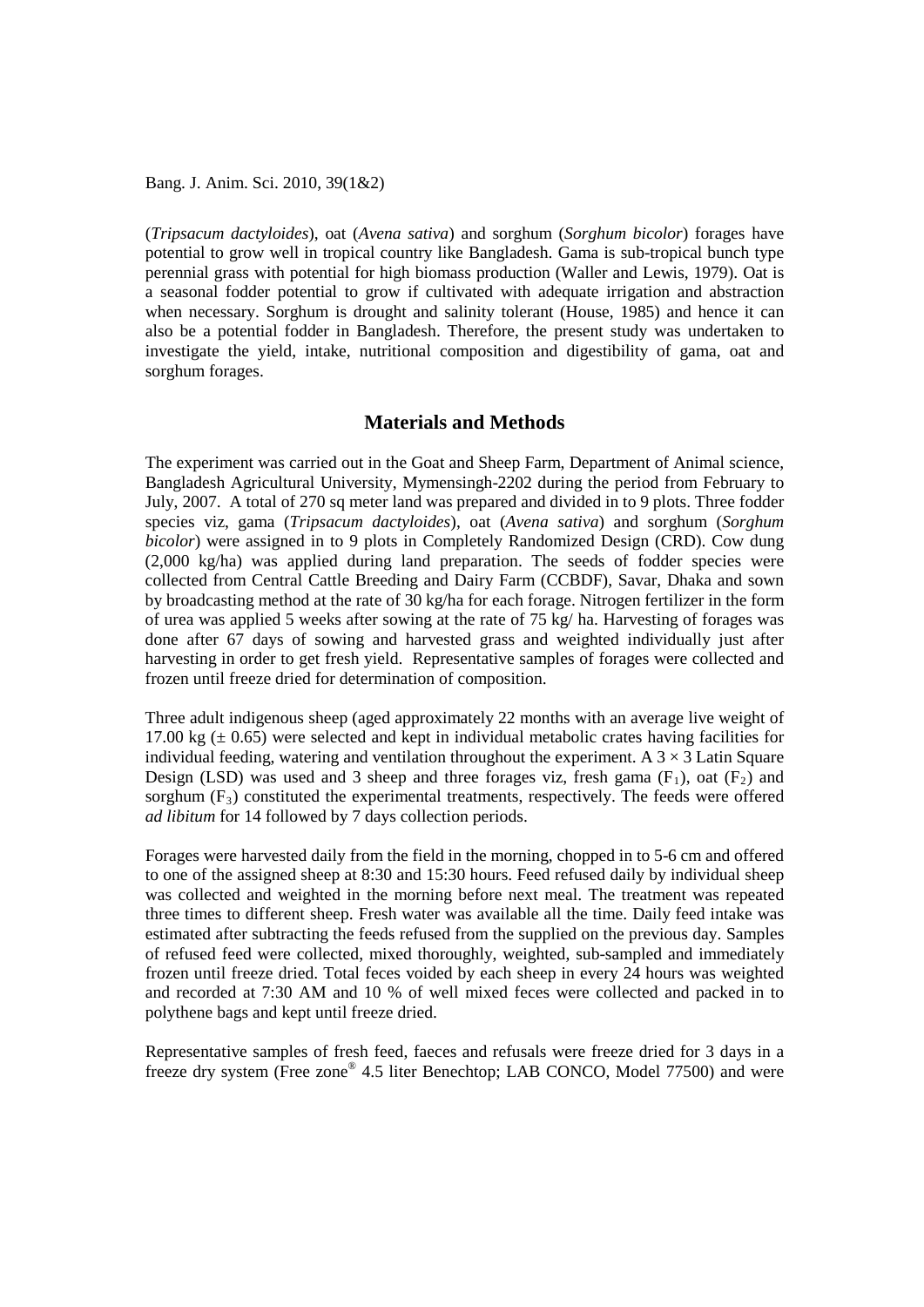ground at 1.0 mm sieve. These samples were chemically analyzed for the determination of dry matter (DM), organic matter (OM), crude protein (CP) according to the methods of AOAC (2003) and neutral detergent fiber and acid detergent fiber (ADF) following the methods of Faichney and White (1983).

The data were statistically analyzed using MSTAT-C statistical program. The treatment means for each parameter were tested for statistical significance by using Duncan New Multiple Range Test (DNMRT) described by Steel and Torrie (1980).

# **Results and Discussion**

### **Yield of green forages**

Yield of fresh forage, DM and CP of gama, oat and sorghum is shown in Table 1. The fresh yield and CP yield of different forages differed significantly  $(P<0.05)$ . The yield of DM in oat differed significantly with that of gama and sorghum  $(P<0.01)$ , but these two forages did not differ significantly (P>0.05). The highest yield of CP was found in sorghum and lowest in oat. Fresh and DM yields provide an assessment of forage production to meet animal carrying capacity per unit of land. The fresh and DM yield of Gama and sorghum found in this experiment was similar to the findings reported by Anderson (1985) and Banerjee (1978). The fresh and DM yield of oat in this study was 51 and 50 % lower than the values reported by Kumar *et al.* (2001). Contrarily, Ranjhan (1977) reported similar results in oat fodder when cultivated during winter season. Variation in soil composition and season may contribute to the above difference in yield. Crude protein (CP) yield of gama and sorghum is in agreement with the observation of Singh *et al.* (2002). The CP yield of oat in this study was found to be 35 % lower than the values reported by Kumar *et al.* (2001).

| <b>Parameters</b>              |                   | <b>Forages</b>  |                | <b>SEM</b> | Level of Sig. |  |
|--------------------------------|-------------------|-----------------|----------------|------------|---------------|--|
|                                | Gama              | Oat             | Sorghum        |            |               |  |
| Yield (MT/ha)                  |                   |                 |                |            |               |  |
| Fresh forage                   | $45.06^{\circ}$   | $17.10^{\circ}$ | $38.87^{b}$    | 4.22       | $\ast$        |  |
| DM                             | $7.45^{\text{a}}$ | $3.24^{b}$      | $7.10^a$       | 0.68       | **            |  |
| CP                             | 0.70 <sup>b</sup> | $0.40^\circ$    | $0.84^{\rm a}$ | 0.65       | $\ast$        |  |
| Chemical composition (% on DM) |                   |                 |                |            |               |  |
| $DM$ (% fresh)                 | 0.52              | 0.55            | 0.57           | 0.01       | <b>NS</b>     |  |
| <b>OM</b>                      | 92.16             | 91.45           | 93.50          | 0.60       | <b>NS</b>     |  |
| CP                             | 9.45              | 12.28           | 12.10          | 0.71       | <b>NS</b>     |  |
| <b>NDF</b>                     | 67.68             | 68.00           | 65.31          | 0.68       | <b>NS</b>     |  |
| ADF                            | 37.47             | 38.86           | 41.37          | 0.77       | <b>NS</b>     |  |

| Table 1. Yield and chemical composition of forages |  |  |
|----------------------------------------------------|--|--|
|----------------------------------------------------|--|--|

a,b,c Means with different superscripts within rows are significantly different either at  $* = P < 0.05$  or  $** = P < 0.01$ SEM = Standard error of mean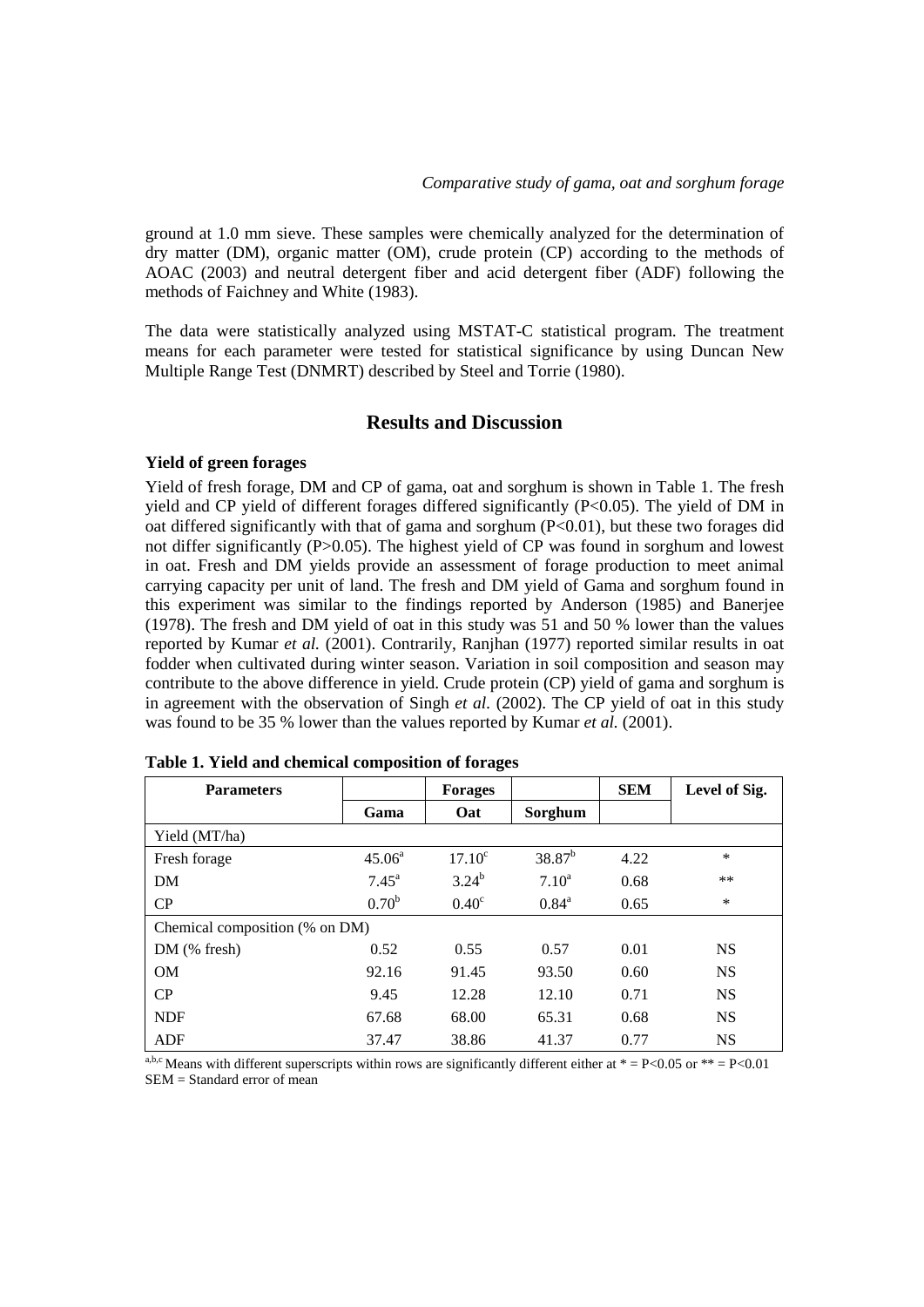#### **Chemical composition of forages**

The average chemical composition of gama, oat and sorghum is shown in Table 1. The contents of DM and OM were found similar (P>0.05). Similar trend for CP, NDF and ADF (P>0.05) was also observed among the forages. Oat contained 29.94 and 1.48 % higher CP than gama and sorghum, respectively. The NDF content of gama and oat was almost similar an on average 3.87 % higher than sorghum. The ADF content of sorghum was found 9.24 and 6.06 % higher than gama and oat, respectively.

The content of DM and OM in the present experiment was found similar to the findings of Ranjhan (1980) for oat and sorghum but different to the reports of Devendra and Mcleory (1982). The DM and OM contents in gama appeared to be different to the reports of Ensminger and Olentine (1980). The CP content of oat and sorghum was found similar to the values reported by Ranjhan (1980) and CP content of gama similar to the findings of Ritchie *et al.* (2006). Values observed from NDF were similar to the findings of Singh *et al.* (2002) for sorghum and Anderson (1985) for gama. The NDF content of oat was found 29 % higher than the values reported by Ranjhan (1980). Higher NDF content in oat might be due to cultivation in late winter which may have contributed to more structural carbohydrate synthesis and increased cell wall constituents in the whole plants. Though high level of dietary NDF may suppress the forage intake (Van Soest, 1994) the physical treatment (chopping) of the forages may increase intake and digestibility. Values obtained for NDF were similar to those reported by Kumar *et al.* (2001); Ranjhan (1980) for sorghum and Ritchie *et al.* (2006) for gama. The ADF measures the less digestible portion of the fiber and an increase in feed ADF content reflects a decrease in energy value of the forage.

#### **Intake of forages**

Intake of forages in sheep ( $g/kgw^{0.75}/d$ ) in stall feeding condition is shown in Table 2 and intake calculated as g/kg live weight (LW) is given in Figure 1. Intake of DM and OM of different forages were statistically significant (P<0.05). Sheep offered oat and sorghum consumed more DM and OM than the sheep offered gama. Similarly, there was a significant difference (P<0.05) in CP intake of different feeding groups and higher CP intake was found in sheep fed oat and sorghum than sheep fed gama. Intake of NDF by sheep differed significantly (P<0.05) among different feeding groups but there was no significant difference between sheep fed gama and oat, and similarly, sheep fed oat and sorghum. Intake of ADF was highly significant (P<0.01) among different feeding groups of which sheep offered sorghum consumed higher ADF than offered gama or oat.

The DM intake of forages in the study was differed with the findings of Anderson (1985) for gama; Vidyarthi and Sharma (2000) for sorghum and Murugan *et al.* (2002) for oat. The values of DM intake in terms of percent live weight of all feeding groups was ranged from 2.20 to 2.67 % (Figure 1) and may be considered close to the theoretical intake of 3 % of live weight needed to meet feed requirements. It is evident from the present study that higher CP intake by sheep fed these 3 forages to meet their requirements of 3.8  $g/kgW^{0.75}/d$  for CP recommended by ARC (1980). Intake of NDF was 49.00, 21.89 and 9.64 % higher in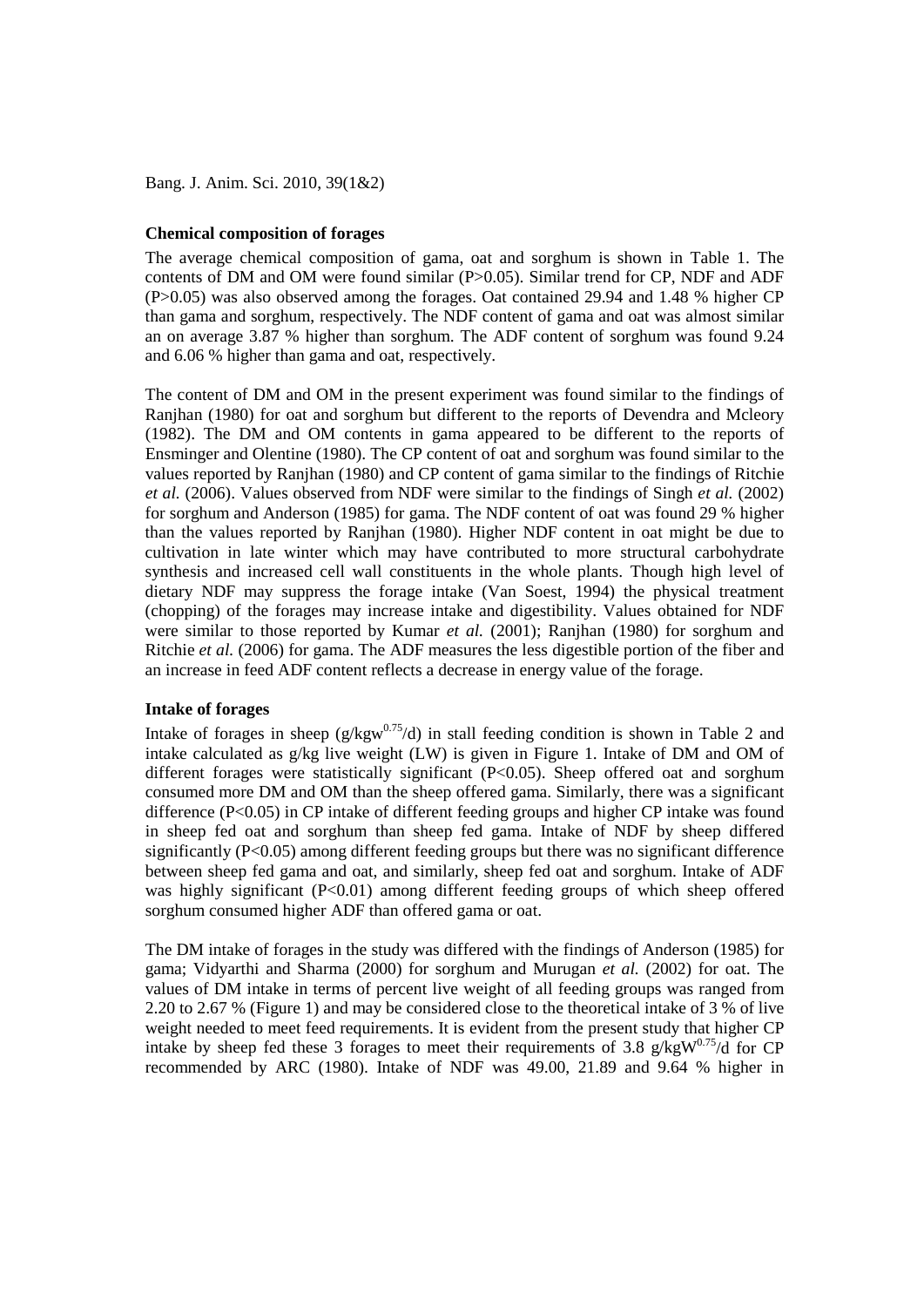sorghum, oat and gama, respectively than the values reported by Minson (1972). Intake of ADF reported by Minson (1972) for sheep was  $21.60 \text{ g/kgW}^{0.75}/d$ . Intake of ADF in this study was found higher in sheep fed sorghum than that of oat or gama. Higher ADF intake is considered responsible for quick fill of rumen and increase the retention time, thereby decrease the digestibility of forage.

| <b>Parameters</b> |       | <b>Forages</b> |         | <b>SEM</b> | Level of Sig. |
|-------------------|-------|----------------|---------|------------|---------------|
|                   | Gama  | Oat            | Sorghum |            |               |
| DM                | 41.37 | 45.37          | 52.03   | 1.85       | <b>NS</b>     |
| <b>OM</b>         | 35.67 | 41.48          | 48.66   | 2.10       | <b>NS</b>     |
| CP                | 3.90  | 5.57           | 6.28    | 0.37       | <b>NS</b>     |
| <b>NDF</b>        | 27.75 | 30.84          | 37.70   | 1.24       | <b>NS</b>     |
| <b>ADF</b>        | 15.43 | 17.62          | 21.73   | 1.01       | NS            |

**Table 2. Intake of forages by sheep (g/kgW0.75/d)**

 $a,b,c$  Means with Different superscripts within rows are significantly different either at P>0.05 SEM = Standard error of mean



**Fig. 1. Daily intake of forages by sheep**

### **Digestibility of nutrients**

Apparent digestibility of forage nutrients is presented in Table 3. There was no significant difference  $(P>0.05)$  in digestibility of DM among the forages. The OM and CP digestibility of sorghum was found different significantly (P<0.05) compared to gama and oat, but gama and oat did not differ significantly  $(P>0.05)$ . The NDF digestibility of oat and sorghum did not differ significantly (P $>0.05$ ), but both of the forages differ significantly (P $<0.05$ ) with gama. Contrarily, the ADF digestibility of gama and sorghum did not differ significantly  $(P>0.05)$ , but both of the forages differ significantly  $(P<0.05)$  with oat.

Digestibility of a feed is the second stage of evaluation of its nutritive value. It determines the digestible part of a feed and assessing the digestible nutrients available for absorption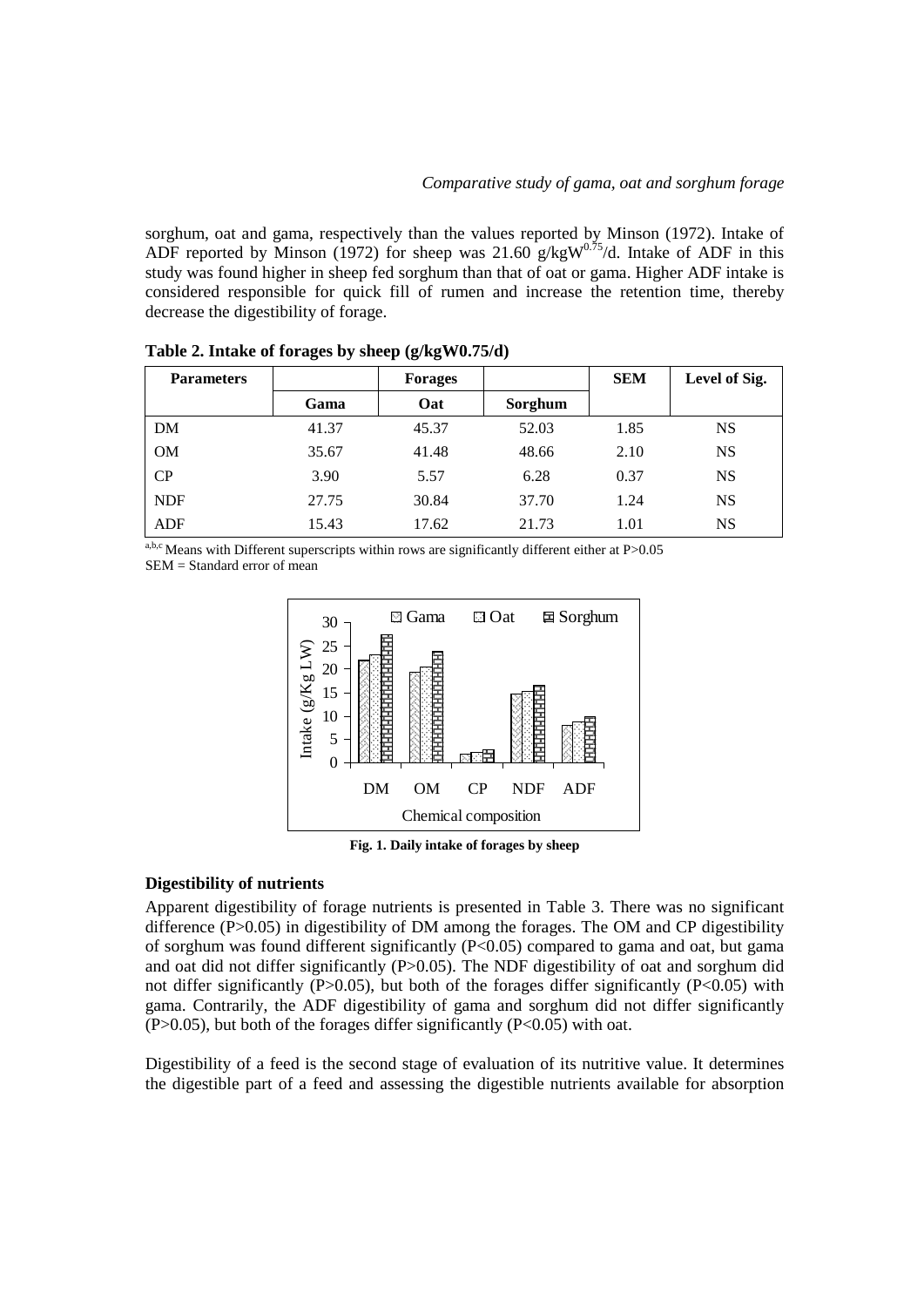post ruminally, and for utilization by ruminants. Gupta *et al.* (2000) reported that the DM digestibility for sorghum was 56.28 % and OM digestibility reported by Teka *et al.* (2001) was 60.24 %. Digestibility of DM and OM reported by Horner *et al.* (1985) for sorghum was 52.30 and 53.00 %, respectively. In the present study DM and OM digestibility for sorghum and gama were 57 and 52, and 59 and 52 %, respectively. Vidyarthi and Sharma (2000) reported that DM digestibility of oat was 64.76 % which was 17.74 % higher than the present findings of 55 %. Digestibility of OM reported by previous authors was also higher than this study. This difference might be due to higher fiber content of oat forage. Sue-Chyong *et al.* (1996) also found reduction in utilization of DM with increasing fiber in the diet.

| <b>Digestibility</b>         |                 | <b>Forages</b>  |                   | <b>SEM</b> | Level of Sig. |
|------------------------------|-----------------|-----------------|-------------------|------------|---------------|
| $\left( \frac{6}{6} \right)$ | Gama            | Oat             | Sorghum           |            |               |
| DM                           | 52              | 55              | 57                | 0.01       | <b>NS</b>     |
| <b>OM</b>                    | $52^{\rm b}$    | 53 <sup>b</sup> | $59^{\mathrm{a}}$ | 0.01       | $\ast$        |
| CP                           | 36 <sup>b</sup> | 37 <sup>b</sup> | 51 <sup>a</sup>   | 0.03       | ∗             |
| <b>NDF</b>                   | $52^b$          | 57 <sup>a</sup> | $60^{\circ}$      | 0.01       | *             |
| ADF                          | $59^{\rm b}$    | $63^{\circ}$    | $58^{\rm b}$      | 0.01       | $\ast$        |

### **Table 3. Digestibility of nutrients**

 $NS = P < 0.05$ ,  $* = P < 0.05$ 

<sup>a,b,c</sup> Means with different superscripts within rows are significantly different either at  $* P < 0.05$ SEM = Standard error of mean

Digestibility of CP found in the experiment for sorghum was 51%, which was similar to the values of 50.88% reported by Teka *et al.* (2001). Horner *et al.* (1985) reported that CP digestibility of gama was 50.20% which was 28% higher than the present finding. The CP digestibility of oat was also very low (37%) in the present study compared to 71% reported by Vidyarthi and Sharma (2000). Lower CP digestibility in gama and oat might be due to these forages provided inadequate nitrogen supply to maintain rumen  $NH<sub>3</sub>-N$  level of 50 mg/L required for optimum microbial activity (Leng and Nolan, 1984). Higher CP digestibility in sorghum than oat despite of their similarity in composition highlighted the fact that the chemical composition does not always reflect the quality of fodder and fiber components in plants and may have contributed to this difference.

Teka *et al.* (2001); Horner *et al.* (1985) and Singh *et al.* (2001) observed that the digestibility of NDF for sorghum, gama and oat was 55.85, 59.10 and 63.69%, respectively compared to 60, 52 and 57%, respectively in the present study. Digestibility of NDF is an important parameter of forage quality as higher the NDF digestibility better the forage intake. Size of the rumen, level of feed intake, chewing efficiency, microbial population and their activity, all are responsible for the digestion of cell wall (Allen and Oba, 2000). The ADF digestibility of gama and oat reported by Horner *et al*. (1985) and Singh *et al.* (2001) was 60.00 and 60.58%, respectively. Teka *et al*. (2001) reported that the ADF digestibility of sorghum was 47.19% compared to 58% of the present study. Higher ADF digestibility of forages reveals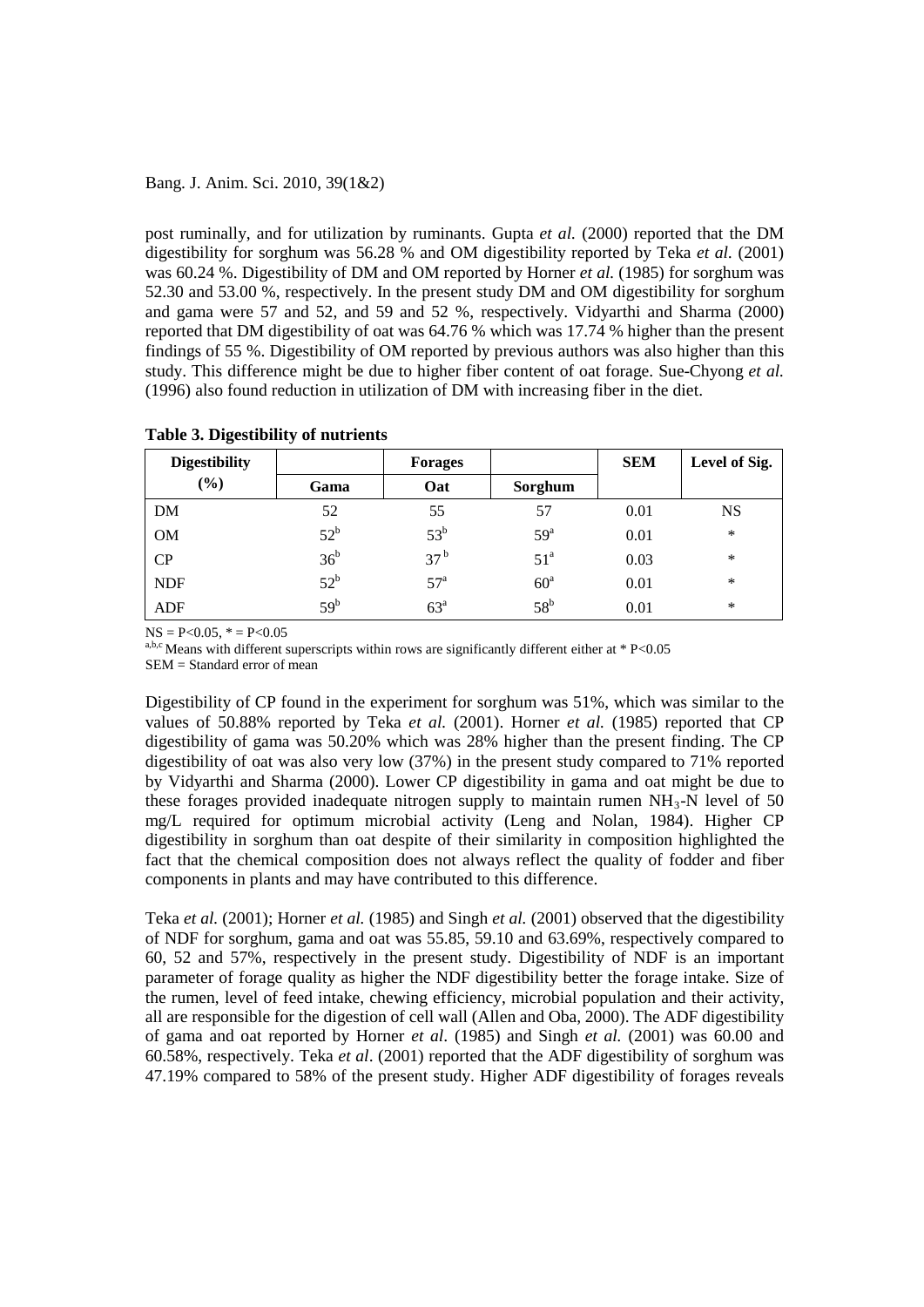the fact that they have less indigestible fraction which is an indication of the quality of forages. Low indigestible cell wall fraction in forage might have helped in quick rumen turnover and increased digestibility. Among the forages sorghum exhibited slightly lower ADF digestibility which might be due to the fact that it contained more ADF than oat or gama.

## **Conclusion**

On the basis of yield and digestion of nutrients in sheep it may be concluded that sorghum (*Sorghum bicolor*) is better than gama (*Tripsacum dactyloides*) and oat (*Avena sativa*) grass.

## **Literature Cited**

- AOAC, 2003. Official Methods of Analysis  $(17<sup>th</sup>$  edition). Association of Official Analytical Chemists, Washington, DC, USA.
- ARC, 1980. The Nutrient Requirements of Ruminant Livestock. A Technical Review by an Agricultural Research Council Working Party. Commonwealth Agricultural Bumeaux, Farnhan Royal, pp. 351-358.
- Anderson, R. C. 1985. Aspects of the germination ecology and biomass production of eastern gams grass (*Tripsacum dactyloides L.*). Botanical Gazette, 146: 353-364.
- Banerjee, G. C. 1978. Animal Nutrition. Mohan Primlani, Oxford and IBD Publishing Company, 17 Park Street, Calcutta, pp. 464-475.
- BBS, 1997. Statistical Year Book of Bangladesh. Bangladesh Bureau of Statistics. Planning Division, Ministry of Planning, Government of the Peoples' Republic of Bangladesh, Dhaka, Bangladesh.
- Devendra, C. and Mcleory, G. B. 1982. Sheep and goat production in the tropics. Longman group, Longman, Burnt Mill, Harlow, Essex, UK, p. 259.
- Ensminger, M. E. and Olentine. C. G. 1980. Feeds and Nutrition. 1<sup>st</sup> edn. The Ensminger Publishing Company, California, p. 1326.
- Fraichney, G. J. and White, G. A. 1983. Methods of analysis of feeds eaten by ruminants. CSIRO, Australia.
- Gupta, P. C., Akbar, M. A. and Lodhi, G. P. 2000. Genetic variability in the nutritional quality of sorghum fodder. Indian J. Anim. Nutr., 17(1): 70-72.
- Horner, J. L., Bush, L. J. and Adams, G. D. 1985. Comparative nutritional value of eastern gama grass and alfalfa hay for dairy cows. J Dairy Sci., 68(10): 2615-2620.
- Horse, L. R. 1985. A guide to sorghum breeding. International Crop Research Institute for Semi Arid Tropics (ICRISAT), Patancheru, Andhra Pradesh, India, p. 206.
- Kumar, A., Jais, R. S., Verma, M. L. and Joshi, Y. P. 2001. Effects of nitrogen level and cutting management on yield and quality of different varieties of oat fodder. Indian J Anim. Nutr., 18(3): 262-266.